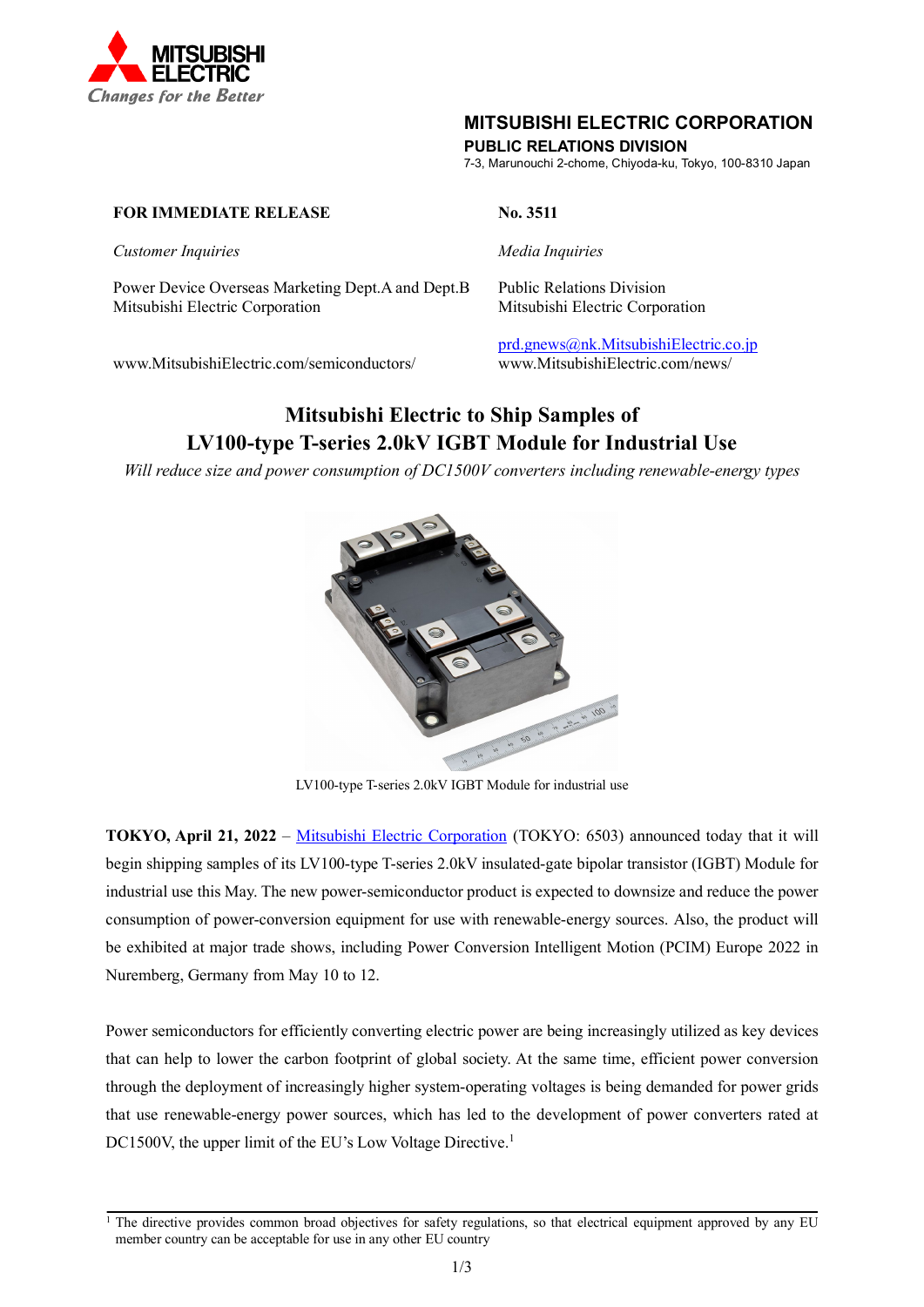Module samples that Mitsubishi Electric will start shipping soon have a blocking-voltage capability of 2.0kV, which is suitable for DC1500V power conversion equipment used mainly for large-capacity systems of several hundred kW to several MW, including renewable-energy power sources. Adopting 2.0kV withstand voltage semiconductors will enable customers to simplify the design of their DC1500V power-conversion equipment. Also, the latest 7th-generation IGBT and Relaxed Field of Cathode (RFC) diode2 will help to downsize and reduce the power consumption of power-conversion equipment for renewable-energy power supply. In addition, the module's industrial LV100-type package, which is suitable for large-capacity systems due to its easy-paralleling configuration, will help to simplify large-capacity system designs.

#### **Product Features**

#### *1) IGBT module with 2.0kV withstand voltage will downsize DC1500V power converters*

- The new 2.0kV-rated IGBT simplifies the design of DC1500V-rated power converters, including for renewable-energy power sources, which are difficult to design using conventional 1.7kV-rated IGBTs.

#### *2) 7th-generation IGBT and RFC diode reduce power loss in power converters*

- Latest (seventh-generation) IGBT with CSTBT<sup>TM3</sup> structure and RFC diode optimized for high withstand voltage are suitable for high-voltage, lower-power-loss applications.

#### *3) Industrial LV100-type package will increase capacity of power-conversion systems*

- The terminal layout is optimized for easy paralleling and flexible inverter configurations and capacities.
- Three AC main terminals help to spread and equalize current density for increased inverter capacity.
- Integrating the structure's insulated and copper-base parts and optimizing the internal electrode structure increases thermal cycle life<sup>4</sup> and lowers package inductance for enhanced reliability.

#### **Next Step**

Mass production of the new IGBT Module is scheduled to begin in December 2022, after which its introduction will support the adoption of DC1500V power-conversion equipment for renewable-energy power sources, such as solar power-generation systems and power-storage systems, thereby contributing to the eventual realization of a carbon-free world.

#### **Main Specifications**

| Type name    | Voltage<br>rating | Current<br>rating | Isolation<br>voltage | Connection            | Size                          | Sample<br>shipments |
|--------------|-------------------|-------------------|----------------------|-----------------------|-------------------------------|---------------------|
| CM1200DW-40T | 2.0kV             | 200A              | 4kVrms               | $2$ in $\overline{a}$ | $100 \times 140 \times 40$ mm | May 2022            |

#### **Environmental Awareness**

This product is compliant with the Restriction of the Use of Certain Hazardous Substances in Electrical and Electronic Equipment (RoHS) directive 2011/65/EU and (EU) 2015/863.

###

<sup>&</sup>lt;sup>2</sup> Mitsubishi Electric's original diode that optimizes electron mobility on the cathode side

<sup>&</sup>lt;sup>3</sup> Mitsubishi Electric's original IGBT structure using the carrier-storage effect

<sup>4</sup> Lifespan impacted by strain of relatively gradual temperature changes due to system start/stop